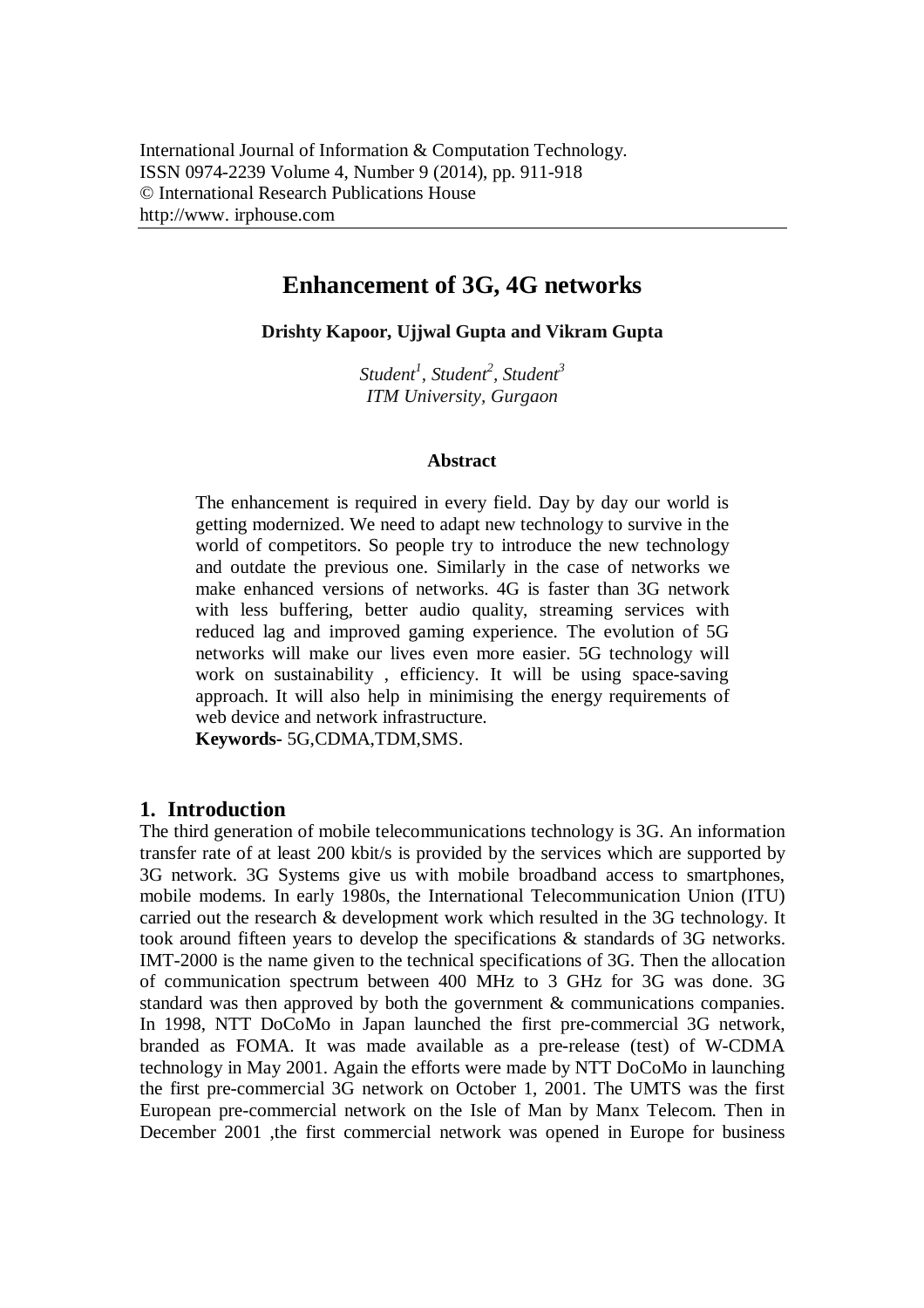Telenor. In January 2002, the first network CDMA-based 1xEV-Do technology went commercially live by SK Telecom in South Korea. The second South Korea 3G network was by KT on EV-Do in May 2002. It shows that the competition among 3G operators was first seen by South Koreans. Then, Monet Mobile network gave the first commercial United States 3G network on CDMA 2000 1xEV-Do technology. In February 2002, m.Net Corporation built the first pre-commercial demonstration network in the Southern Hemisphere in Adelaide , South Australia using UMTS on 2100 MHz . In July 2002, came the second 3G network operator in the USA , Verizon Wireless on CDMA2000 1xEV-Do.

The fourth generation of mobile telecommunication technology standards is 4G. It is basically a successor of third generation (3G) standards. The 4G system was visualized by the Defense Advanced Research Projects Agency (DARPA). The DARPA considered that every mobile device would be both a transceiver  $\&$  a router for other devices in the network in peer-to-peer networking. This would eliminate the spoke-and-hub weakness of 2G & 3G systems. 4G systems provide mobile ultrabroadband Internet access, example, to smartphones & other mobile devices. A packet-switched network is provided in 4G systems instead of the circuit-switched infrastructure. It signifies that traditional voice calls are displaced by IP telephony in 4G. Technologies of 4G includes following key features:

- 1.1. Physical layer transmission techniques
	- 1.1.1.1. MIMO(multi-antenna and multi-user)
	- 1.1.1.2. Frequency-domain-equalization
	- 1.1.1.3. Frequency-domain statistical multiplexing
	- 1.1.1.4. Turbo principle error-correcting codes
- 1.2 Channel-dependent scheduling
- 1.3 Link adaption
- 1.4 Mobile IP utilized for mobility
- 1.5 IP femtocells

After the 3G and 4G networks, the next phase of mobile telecommunications standards may be the 5th generation mobile networks (5G). We can also say it as  $5<sup>th</sup>$ generation wireless systems as termed in some research papers and projects. A new generation of 5G standards may be introduced approximately in the early 2020s. According to the researches till now, 5G networks may have the following objectives:

- Higher number of supported devices
- Lower battery consumption
- Lower outage probability (better coverage)
- Higher number of simultaneously connected devices
- Lower latencies
- Lower infrastructure deployment costs
- Higher versatility and scalability
- Higher system spectral efficiency
- High bit rates in larger portions of the coverage area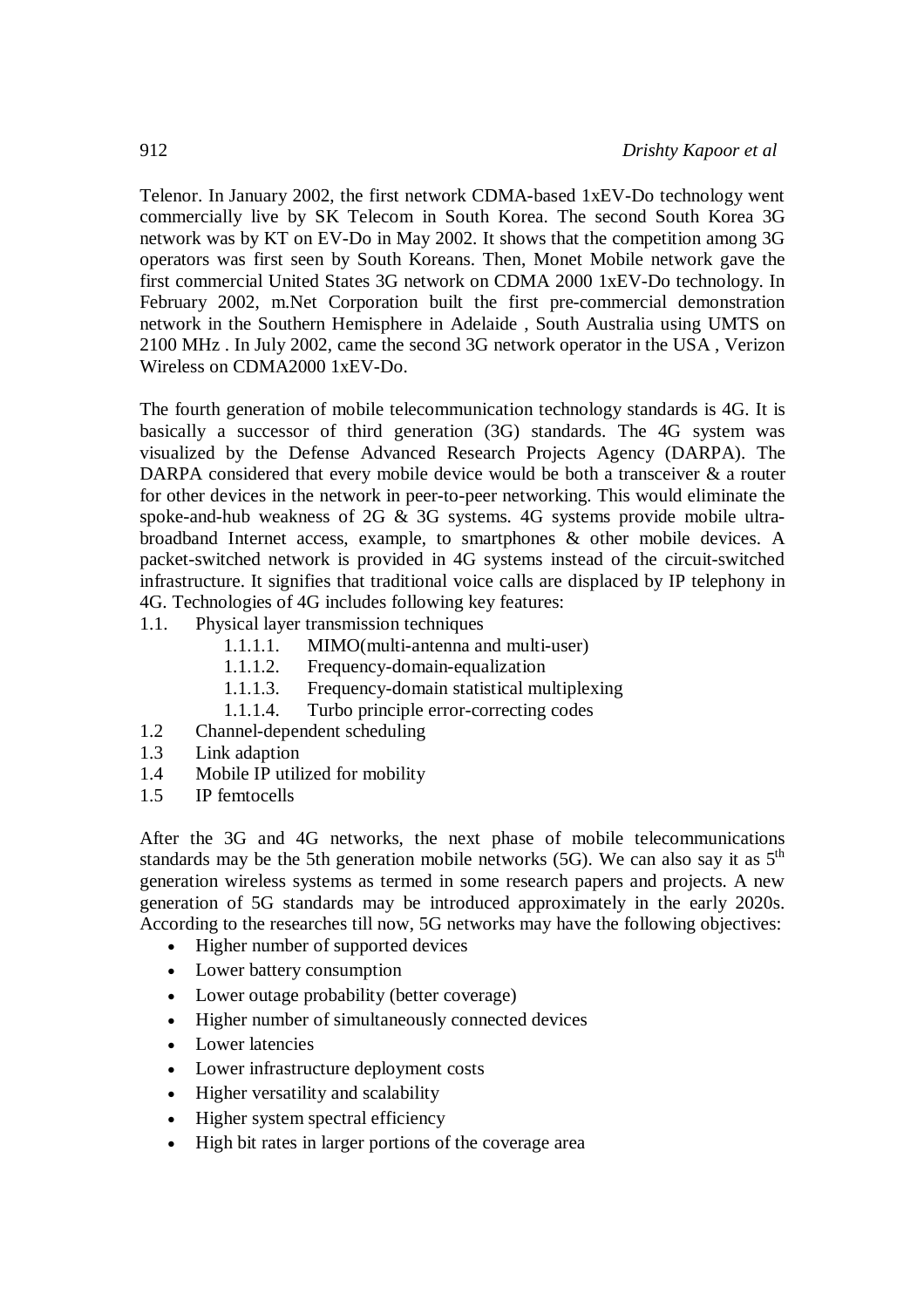Federico Boccardiat Alcatel-Lucent's Bell Lab & a number of pals gave some interesting speculation. Their main focus was on the technologies that will have an unruly impact on the upcoming generation of communication. According to them, a possibility could arise that 5G networks will be dependent on different frequency bands which carry information at different rates and also, they have different propagation characteristics. So, there would be a rapid change in network according to a device's data demand. In addition to the currently used microwave transmission, there will be an involvement of another technology using millimetre wave transmissions. Since the microwave real estate comes at a huge premium, we have only 600MHz of it. So naturally, the longer wavelengths and higher frequencies of millimetre wave transmissions will come in way, which would be ranging from 3 to 300GHz. This process would not be wholly smooth. The propagation characteristics of these frequencies is the main problem because of the three main factors that block the signal:

- 1. Buildings
- 2. Heavy weather 3. People themselves as they move between the device and the transmitter.

By using advanced transmission technologies like directional antennas will help to cope up with these problems. The next would be the multiple input-multiple output (MIMO) technology. In this, multiple antennas would be there to pick up and transmit several signals at once which will improve the efficiency. The final unruly technology identified by these people is the device's ability to communicate with each other without using the network. Like there might be ten thousand devices in a sensor network to transmit temperature data. It will become easier if instead of sending through a single base station, they send it from one device to another.

In the design of 5G cellular networks these fundamental challenges will be reached with the help of new research directions.

# **2. Comparison**

Now is the right time to start considering the evolution potential of 3G systems when the first commercial 3G services based on 3GPP specifications have been launched around the world. It is believed that content consumption related services will be the cause of the major traffic cause in the future mobile networks, which are realized with IP technologies. Thus, it is necessary to optimize the cellular networks for carrying IP traffic as efficiently as possible.

To understand the current architecture, it is necessary to have some historical background on 3GPP system. Because 3GPP network is a network of GSM network architecture, we need to start from 2G networks. To create a mobile telephony network that would provide equivalent services to ISDN was the main objective of the GSM network. The currently important short messaging service (SMS) was more like a side product of mobile telephony. Time-division multiplex (TDM)- based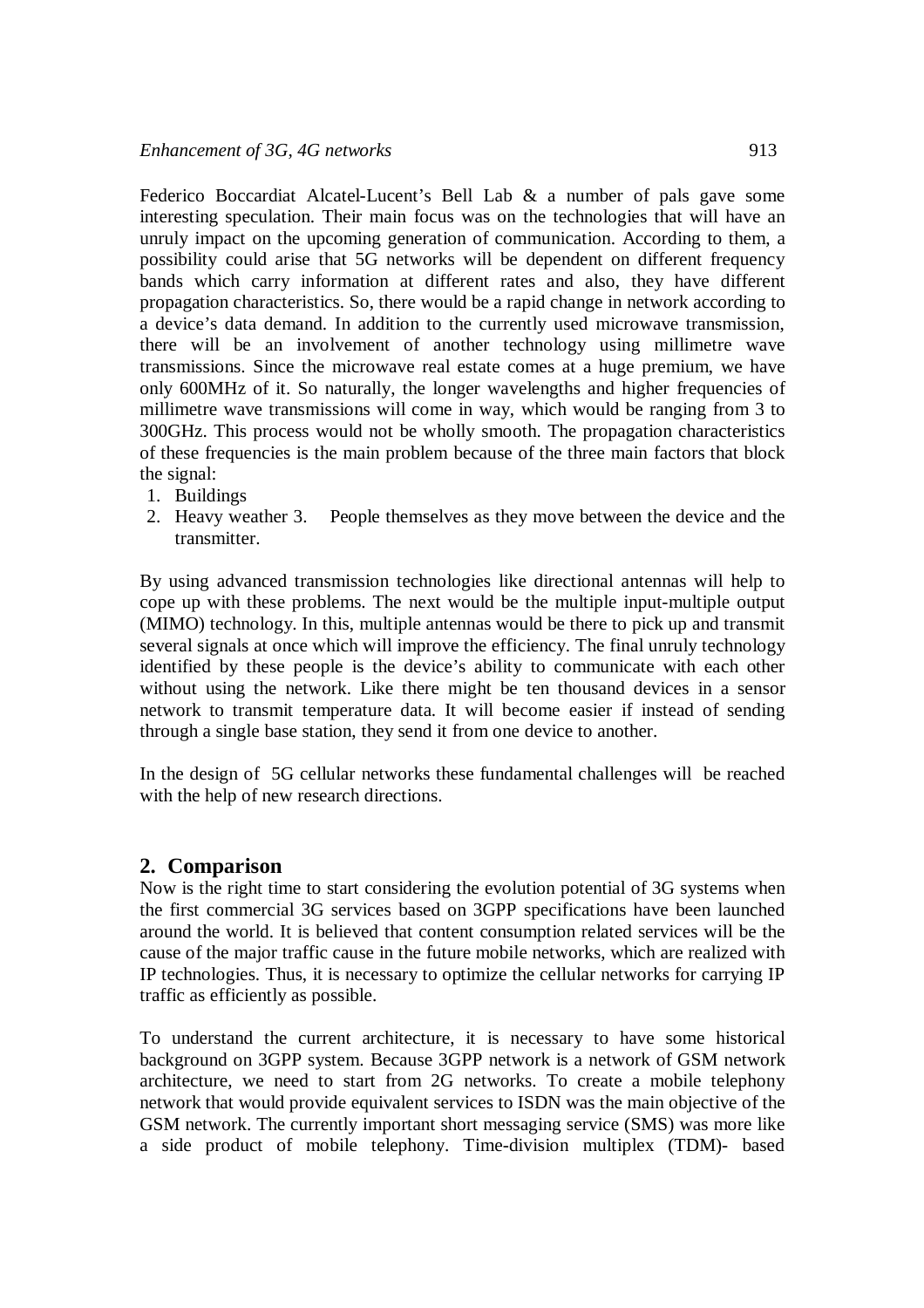transmission technology was predominant in fixed networks when GSM was designed. Thus, it was a natural choice to build GSM network architecture on top of TDM-based transmission.

#### **2.1 The Current Trajectory**

At this time, the mobile industry is still busily deploying 3G networks based on WCDMA or CDMA2000 technologies in different parts of the world. In particular the evolution based on High Speed Packet Access (HSPA) and CDMA2000 Evolution Data Optimized (EV-DO) promised to deliver high data rates up to a peak rate in the region in excess of 10 Mbps (in the downlink). Mobile operators around the world are generally committed to follow the main 3G evolution path and upgrade their 3G deployments, as equipment becomes available from infrastructure suppliers and handset vendors. In addition there are also network operators committed to deploy a new breed of technology based on the IEEE 802.16 family of standards. This technology is based on OFDMA and is probably the most advanced wireless technology for commercial use at present. New radio licenses for this technology are generally allocated at the 2.3 GHz band and above. Many of the successful "valued added services", such as ring-tone download or ring-back tone, are in fact based on the simple short message service (SMS). Some markets see some success in the use of 3G for DSL substitution. However, much of these are barely profitable for the operators, due to the flat rate pricing. So given the relatively slow uptake of3G services, we may wonder why we need to develop a "beyond 3G" system so soon.

#### **2.2 Evolution of the Sub-systems**

When IP-based transport networks have become commonplace in fixed networks and have proven to provide robust solutions, it has become clear that benefits of the IP based networking technologies should also be utilized in cellular networks. Due to inherent any to any connectivity between hosts, IP networks enable more distributed functional architectures and more versatile network topologies than what is practical in TDM or ATM-based networks. In the following, we discuss how the strengths of IP-based trans- port can be leveraged in 3G networks.

# *2.2.1 RAN Evolution:*

A new Radio Access Network architecture has been proposed to address the issues discussed above; RNC functionality of the conventional RAN architecture is distributed into smaller pieces.

#### *2.2.2 CS CN Evolution*

The coupling of the user and control plane handling within the CS CN have already been addressed in 3GPP Release. The MSC (and GMSC) functionality is divided into two network elements: MSC server and MGW. The former takes care of all the control plane functionality within the CS CN and terminates the control plane protocols of the Iu\_csinterface. The latter handles user plane processing and switching, which includes termination of user plane protocols of the Iu\_cs interface, speech codec processing, and switching between the circuits.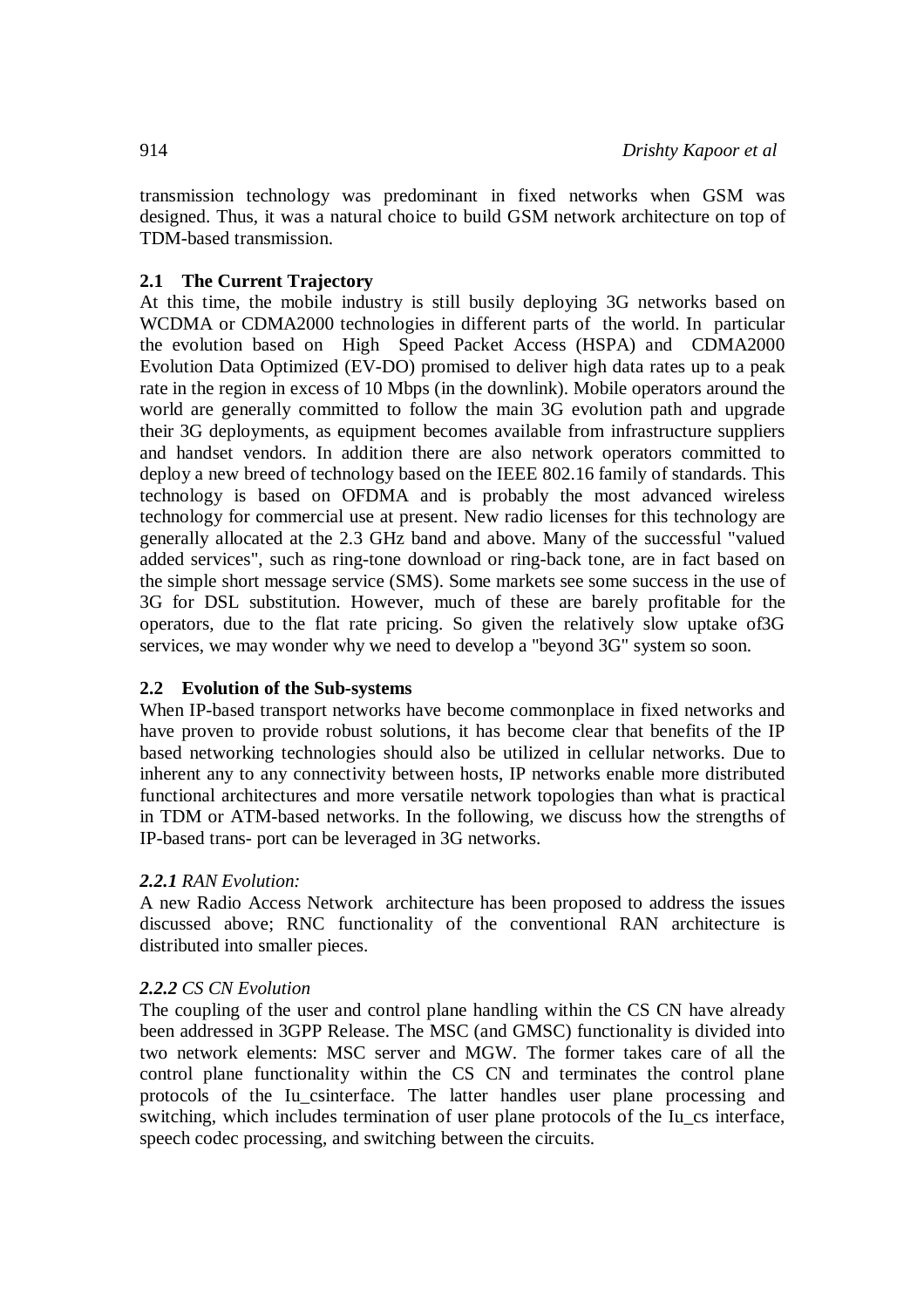#### **2.3 END Game**

In the history of mobile technology evolution, standardization frequently focused on a subset of the functional aspects of a system needed to ensure interoperability across various network interfaces. The wide participation of the industry enabled fair review and deep scrutiny of technology solutions but also led to significant delay in product delivery, extensive compromise in design, support of numerous redundant options and many missed opportunities for interoperability. Against these considerations, the target architecture of the next generation mobile network should best be based around a homogeneous packet-switched core network, together with the support of a set of new but spectrally efficient radio access techniques, based on some form of evolved OFDMA technology. This architecture is intended to provide a smooth migration of existing 3G networks towards a fully IP (Internet Protocol) based network that is both cost efficient and has sufficient "broadband" access performance.

Third Generation (3G) wireless systems have been deployed on a broad scale all over the world. An evolution of the radio access technology has also been taken by the 3rd Generation Partnership Project (3GPP) through the introduction of High Speed Downlink Packet Access (HSDPA) and Enhanced Uplink (HSUPA). Even if these technologies provides 3GPP with a competitive radio access technology they do not take benefits from the potential gain of MIMO with high number of antennas or the inter-cell interference reduction techniques. On the other hand, users and operators requirements and expectations are continuously evolving and competing radio access technologies are emerging. Thus, researches on the Fourth Generation (4G) systems and beyond start considering the next steps in the mobile evolution, in order to ensure the communication requirements in the mid-term future. In 2011 the first version of the LTE-Advanced system, the evolution of LTE (Long Term Evolution), has been finished in the release 10 and proposes new features that aim to enhance the capacity and the spectral efficiency of LTE:

*2.3.1 Carrier Aggregation:* This feature permits the use of larger bandwidth and spectrum usage flexibility. It enables the operators to extend the operational bandwidth of LTE up to 100 MHz to meet the recommendations of International Mobile Telecommunications IMT-Advanced systems. The carrier aggregation could be also used for load balancing when one carrier is highly loaded. The standard allows inter-carrier and intra-carrier aggregations.

*2.3.2 MIMO Enhancements:* In LTE release 8, the maximum number of antennas at the base station and the user equipment is 4 and 2 respectively. In the LTE-Advanced, the number is increased to allow the use of 8x8 MIMO schemes in the downlink and 4x4 MIMO schemes in the uplink. Moreover, the LTE-Advanced and its futures releases will support the Multi-user MIMO schemes that lead to a capacity increase thanks to the resource reuse in space. This feature is expected to have a high impact on the system feedback, user scheduling, power control.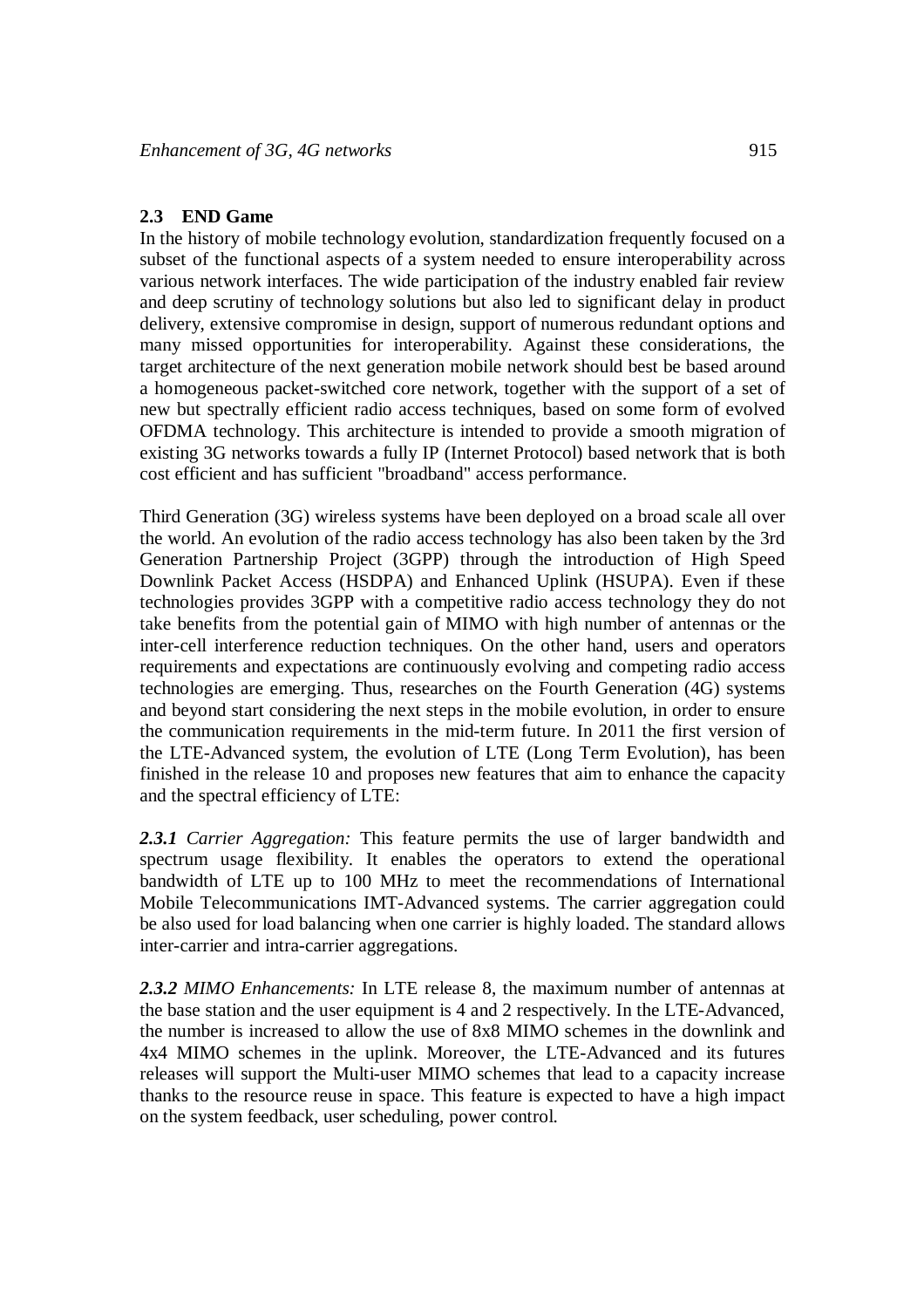*2.3.3 Enhanced inter-cell interference coordination(e-ICIC)***:** With the use of heterogeneous networks (containing macro, pico and femto cells), the system capacity is expected to be increased. Indeed, femto and pico cells will focus on serving the indoor users or the high loaded public zones. However, users in the cell edge of these cells will highly suffer from interference from the other type neighboring cells. In release 10, some schemes for coordination based on the use of some specific resources (ABS subframes) to schedule cell edge users has been proposed. Moreover, the interference between the control channels of different cells could be reduced.

*2.3.4 Coordinated Multipoint Transmission and Reception(cOMP):* One way to reduce the inter-cell interference is to form a cluster of neighboring cells that are able to cooperate together in order to coordinate their transmission or reception. The CoMP techniques are based on a quick information exchange over the X2 interface between the different coordinated cells. Indeed, signal processing based techniques for coordination need updated knowledge of the transmission channel to be efficient. In general, there are two strategies for cooperation: Coordinated scheduling: It is based on scheduling users to serve in a way that minimizes the inter-cell interference. This can be also reached by using transmission beams that avoid collision. In this strategy, only one point transmits to the terminal.

 **Joint processing :** It is based on joint transmission from several points to serve one user. It requires a joint computation of the transmission pre-coding that minimizes the inter-cell interference. This strategy requires a high information exchange load over X2 interface.

In this article we discuss in detail the features, and the design and implementation challenges of FDD and TDD systems for 4G wireless systems. Frequency-division duplexing and time division duplexing are two common duplexing methods used in various wireless systems. However, there are advantages and technical issues associated with them.

- **1.** *The Frequency-Division Duplexing System FDD* systems allocate different frequency bands for uplink (UL) and downlink (DL) transmissions. More users can be allocated into the spectrum by clustering their UL and DL channels on different bands. The frequency offset, WO, used to separate the pair of channels should be large enough for the user terminal to avoid self-interference among the links because both links are simultaneously active. In addition, a UL channel and a DL channel (which may belong to different users) have to be separated by no less than WG, the width of the guard band, for the base station (BS) to avoid self-interference. Generally, the minimum band separation between UL and DL can be smaller at the BS than at the mobile station (MS), because the BS has a more expensive but sharper RF filter.
- **2.** *The Time-Division Duplexing System* In contrast to the FDD system, a TDD system does not require paired frequency channels or the guard band, as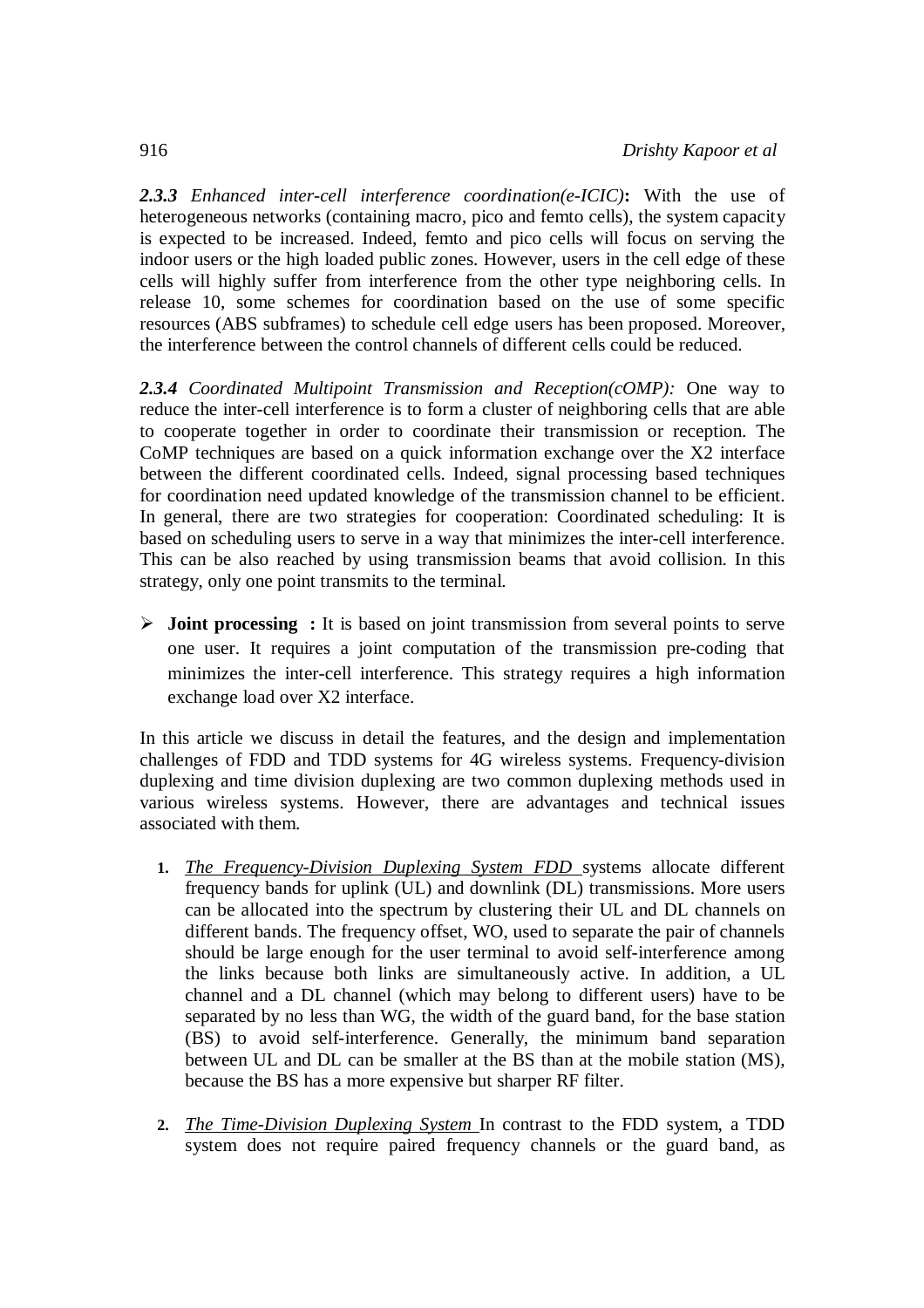illustrated in Fig. 1b. The UL and DL transmissions operate in the same band but alternate in the time domain. Hence, the spectrum can be allocated more flexibly. Figure 2 illustrates the typical structure of a frame, which consists of one UL subframe and one DL subframe, both of which contain a number of time slots that may be adapted according to the time-varying traffic asymmetry. There are guard intervals at downlink-to- uplink (DL-to-UL) and uplink-todownlink (UL-to-DL) transitions, and they are known as transmit/receive transition gap (TTG) and receive/transmit transition gap (RTG), respectively. Both TTG and RTG should be large enough for the hardware at the terminal to switch to transmission and reception modes as well as to account for the propagation delay between the mobiles and the BS. For synchronous systems, the TTG is generally larger since UL transmissions of the users nearby the BS have to be postponed until the signals from users at the cell edge propagate back. This delay is proportional to the round-trip delay and hence the cell radius. On the other hand, RTG normally does not require such additional delay and is hence shorter.

The TDD system brings a number of advantages and flexibilities important to futuregeneration systems that the FDD system cannot offer. However, the TDD system also introduces many technical challenges. In the following, we shall first present the advantages of employing the TDD system, followed by its potential challenges in design and implementation.

# **3. Conclusions**

The evolution of 3G and 4G networks made our lives more comfortable. The enhanced 5G network would bring more changes in the world of networks. It will arrive with new features and objectives most probably in the 2020s.

# **4. References**

http://www.newstatesman.com/technology/2013/01/4gs-so-last-year-why-we-need-5g-and-nowwww.wikipedia.org http://www.technologyreview.com/view/522401/theemerging-technologies-shaping-future-5g-networks/